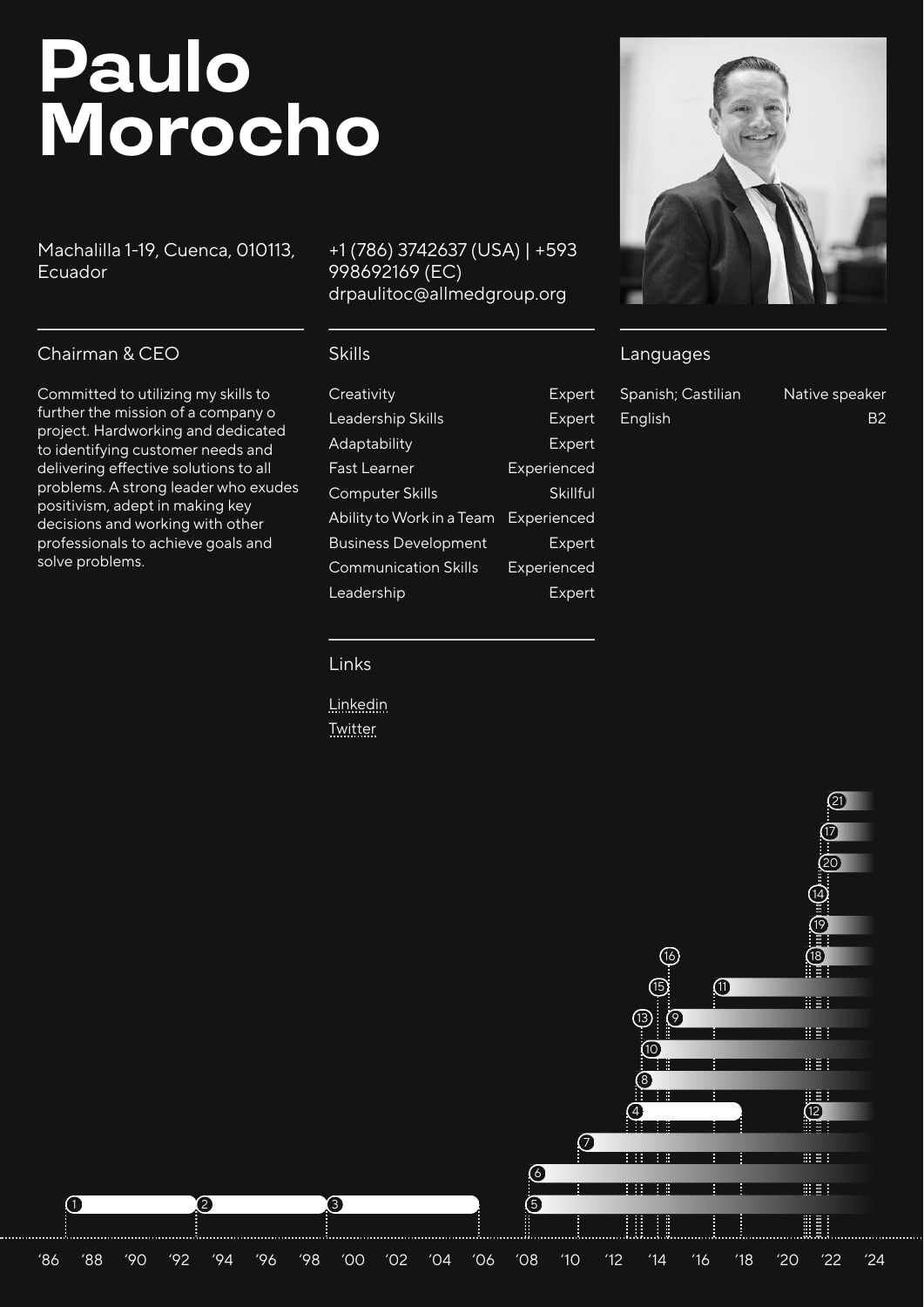#### Education

<sup>1</sup> Abelardo Tamariz Crespo, Cuenca

October 1986 — October 1992

Valedictorian (Best Student)

**3** Doctor

Universidad de Cuenca, Cuenca

October 1998 — October 2005

Graduated with a high average

**2** Colegio Fray Vicente Solano October 1992 — October 1998 Valedictorian (Best Student)



Universidad Técnica Particular de Loja, Cuenca

August 2012 — November 2017

Graduated with a high average

# Employment History

**6** Founder & CEO

Consultora de Fútbol L&M Cia Ltda, Quito

December 2007 — Present

- Identified and maximized sales opportunities in the football industry.
- Advice to soccer players and soccer teams in financial management.
- Development of football projects

**6** Founder & CEO

Consultora BW Cia Ltda, Cuenca

February 2008 — Present

- Worked to ensure a positive and hassle-free customer experience.
- Business consulting to improve profitability
- Strategy consultant.

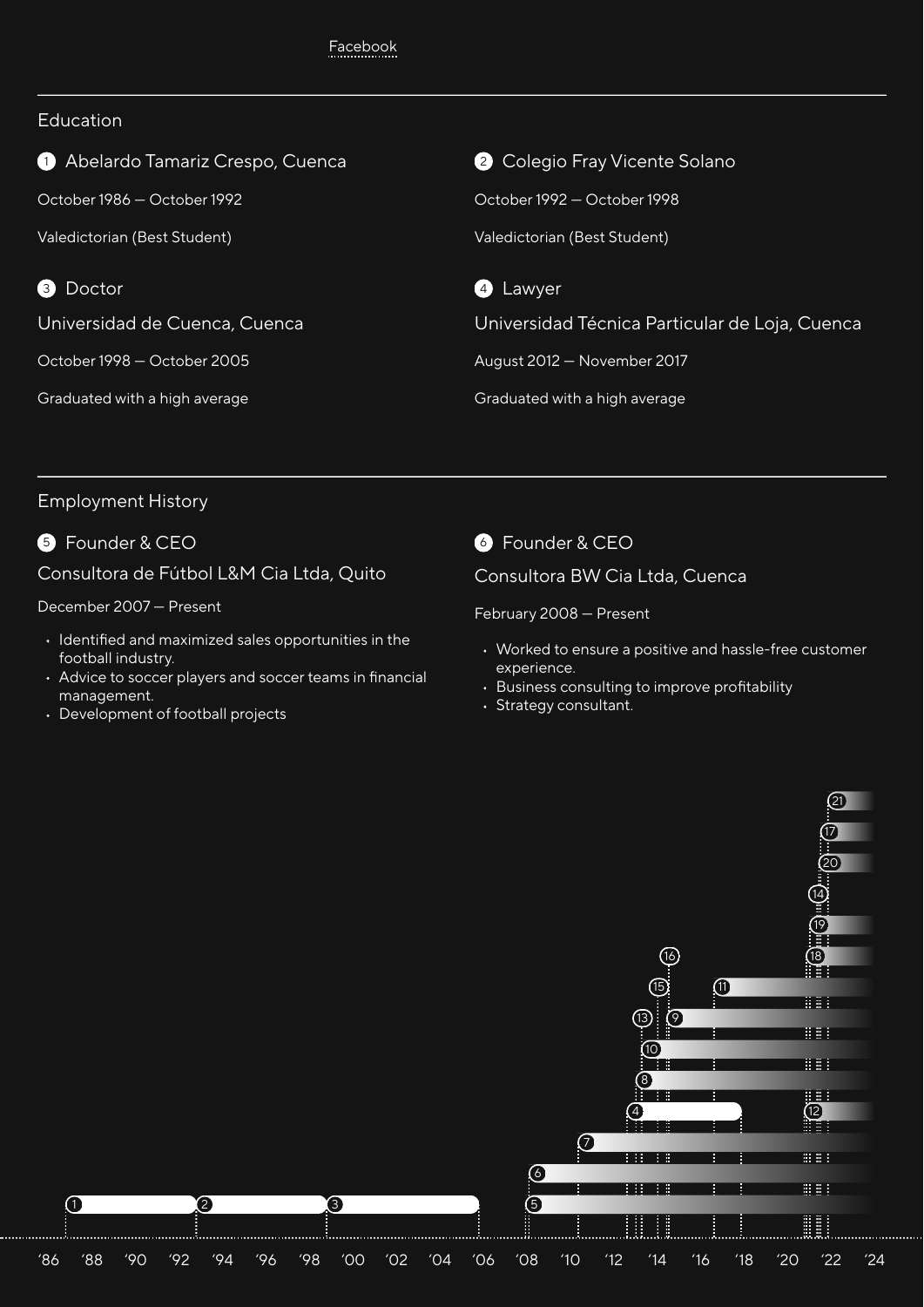# **2** President & Founder

Fundación Centro de Desarrollo de la Tercera Edad

May 2010 — Present

Director of the foundation council, in charge of the strategic planning of the organization

# **9** Founder & CFO

Allmedgroup Corporation, Miami

June 2014 — Present

- Worked to ensure a positive and hassle-free customer experience.
- Business integration to the North American market.
- Advice to companies to enter the North American market
- Globalization of companies
- Corporate management of organizations in the United **States**

Website: [allmedgroup.org](https://allmedgroup.org/)

# **11** Founder & CFO

Asociación Global de Deportes Inc, AG Deportes & La Pelota Pregunta, Miami



### Soccer Industry & Fútbol MAN & IECONEGOCIOS, Malaga

January 2013 — Present

- Brought forth excellent customer service skills and a commitment to customer satisfaction.
- New business development.
- Building business relationships with partners in the football industry

Website: [futbolman.com](https://futbolman.com/)

# **10** Founder & CFO

Agentes Privados MOCH Internacional, Miami

April 2013 — Present

- Expansion of service offering throughout Latin America
- Organization of the investigations directorate
- Management of the strategic plan of Franchise and Licensing of the brand and the organization
- Maintained up-to-date knowledge of all retail promotions.
- Established sales goals by forecasting annual sales quotas and projecting expected sales volume for existing and new products.

Website: [agentesprivadosmoch.com](https://agentesprivadosmoch.com/)



Beorus Corporation, Miami

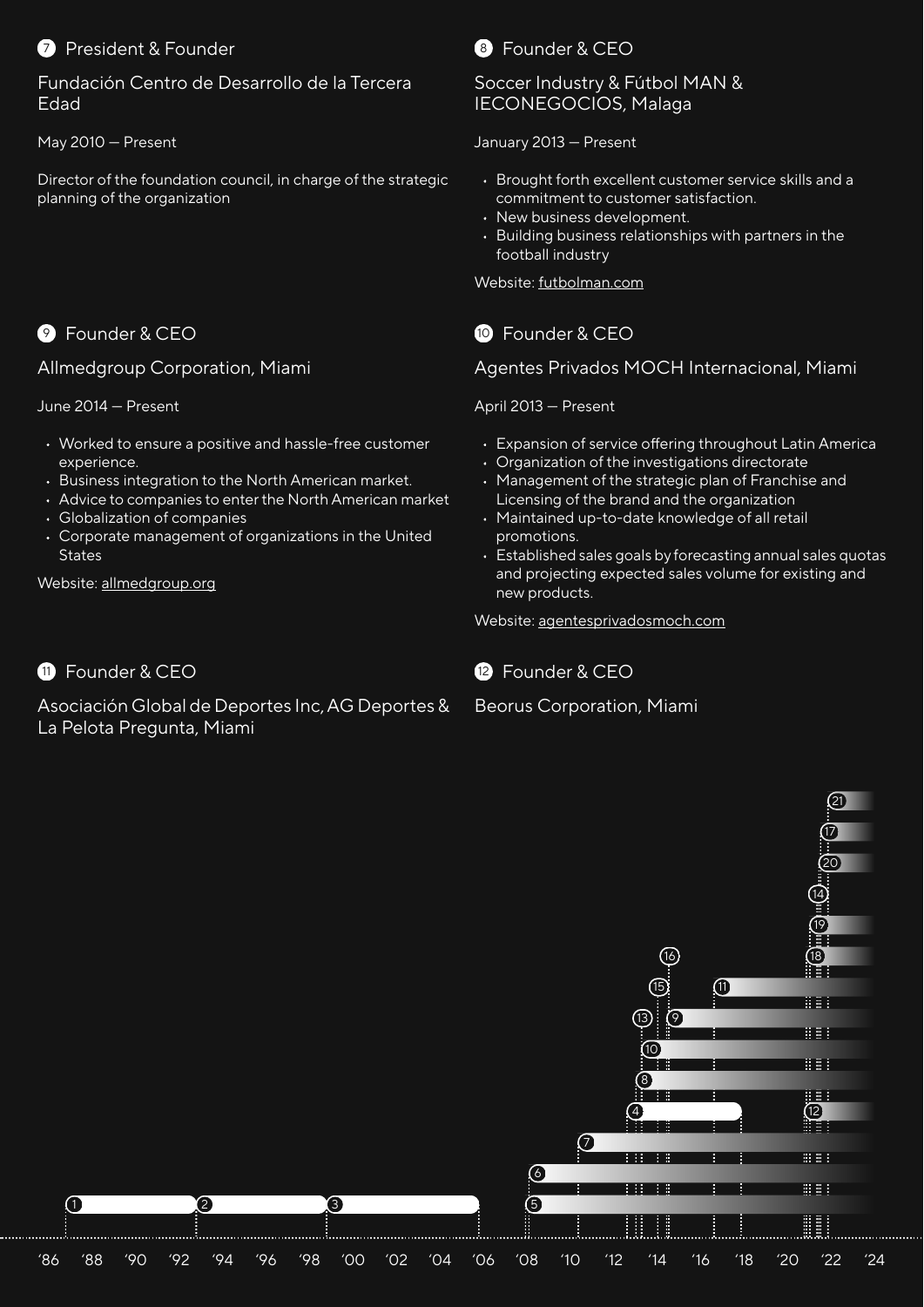#### August 2016 — Present

- Company financial management
- Communications Strategy Leader
- Expansion of the media to several countries of the world and to other sports.
- Identified and maximized sales opportunities, and increased customer retention rates.
- Tokenization of the company with the equivalent of the shares of the company in the United States

Website: [agdeportes.com](https://agdeportes.com/)

#### October 2020 — Present

- Development of the "Blockchain para todosl" program that deals with training and education in Blockchain and Cryptocurrencies
- Develop crypto projects
- Advise companies to enter Blockchain technology

Website: [beorus.com](https://beorus.com/)

#### Books Writer

Quito

April 2013

(Available on Amazon):

[10 módulos para ser detective](https://www.amazon.com/-/es/modulos-para-convertirse-Detective-Moch/dp/1502385570/)

**15** La Guía del Futbolista

Málaga

January 2014

(Available on Amazon):

[La Guía del Futbolista](https://amzn.to/3FIRBcc) 

| <sup>14</sup> La filosofía del Detective |  |
|------------------------------------------|--|
| Miami                                    |  |
| May 2021                                 |  |
| (Available on Amazon):                   |  |
| <u>La filosofía del Detective</u>        |  |
|                                          |  |
|                                          |  |
| 16 Industria del Fútbol                  |  |
| Miami                                    |  |
| <b>July 2014</b>                         |  |
| (Available on Amazon):                   |  |
| <u>Industria del Fútbol</u>              |  |